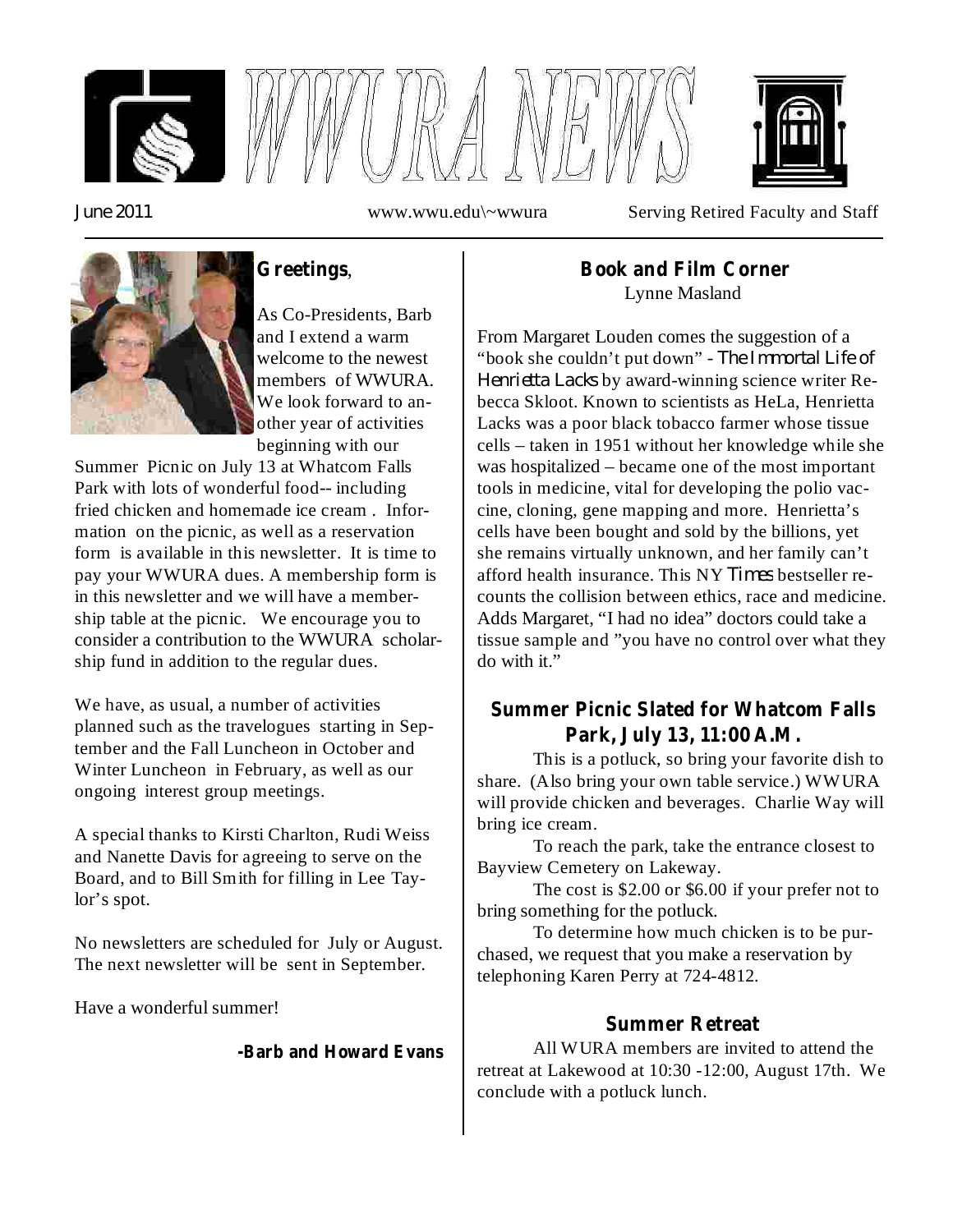# *Health Notes by Evelyn Ames* **Preventing Hanta Virus Infection and Lyme Disease**

This is the time of year for cleaning garages, spaces underneath houses, and mountain/island cabins. These spaces are often visited by critters such as deer mice which leave droppings that may harbor the infectious agent that causes Hanta Virus Pulmonary Syndrome. Summer hikes and wanderings in meadows is the time a person may encounter the tick that carries Lyme Disease. Hanta Virus PS and Lyme Disease are vector-borne diseases, meaning they are diseases that are transmitted from a host to another susceptible host by a biological agent, often an insect. Although the incidence of Hanta Virus PS and Lyme Disease is low in Washington State, occurring mostly in rural areas, knowledge about the vectors, symptoms of infection, and the means for preventing infection are good public health measures to consider.

**Hanta Virus PS.** Infected deer mice (probably about 14% of deer mice are infected) excrete the in eastern Washington and one in northern California. **http://www.doh.wa.gov/ehsphl/factsheet/ hanta.htm** virus in their urine, saliva, and droppings. A person may be exposed to hanta virus by breathing contaminated dust after disturbing or cleaning rodent droppings or nests, or by living or working in rodent-infested settings. People may touch something contaminated with rodent urine, droppings, or saliva and then they touch their nose or mouth, or eat food contaminated with virus infected urine/droppings/saliva. Typically one to five cases are reported each year. Since infected deer mice live throughout the state, human cases of hanta virus pulmonary syndrome can occur. Between 1993 and 2009, forty (40) cases were reported with13 (33%) associated deaths. Data for 2009 listed three reported cases (one death); two exposures were

**Vectors** that transmit types of Hantavirus Pulmonary Syndrome include deer mice, cotton rat, rice rat, and white footed mouse. A deer mouse is 4-9 inches long from head to tip of tail. It is pale gray to reddish brown and has white fur on its belly, feet, and underside of the tail. It has oversized ears.



white footed mouse

**Symptoms of Hanta Virus** usually appear within 2 weeks of infection but can appear as early as 3 days to as late as 6 weeks after infection. First symptoms are general and flu-like. They can include fever (101-104 F), headache, abdominal, joint and lower back pain. Sometimes nausea and vomiting also occur. The primary symptom of this disease is difficulty in breathing, which is caused by fluid build-up in the lungs and quickly progresses to an inability to breathe. Hantavirus is not spread from person to person. The virus, which is able to survive in the environment (for example, in contaminated dirt and dust), can be killed by most household disinfectants, such as bleach and alcohol.

How to identify mouse burrows: A mouse nest (burrow) is usually a pile of material under which the mouse lives. This pile can contain many different materials, such as twigs, insulation, styrofoam and grass. Minimize the risk for hantavirus infection by following these precautions as suggested by CDC:

Before occupying abandoned or unused cabins, open them up to air them out. Inspect for rodents and do not use cabins if you find signs of rodent infestation.

If you sleep outdoors, check potential campsites for rodent droppings and burrows.

Do not disturb rodents, burrows, or dens.

Avoid sleeping near woodpiles or garbage areas that may be frequented by rodents.

Avoid sleeping on bare ground, use a mat or elevated cots if they are available.

Store foods in rodent-proof containers and promptly discard, bury, or burn all garbage. http://www.cdc.gov/rodents/cleaning/index.html.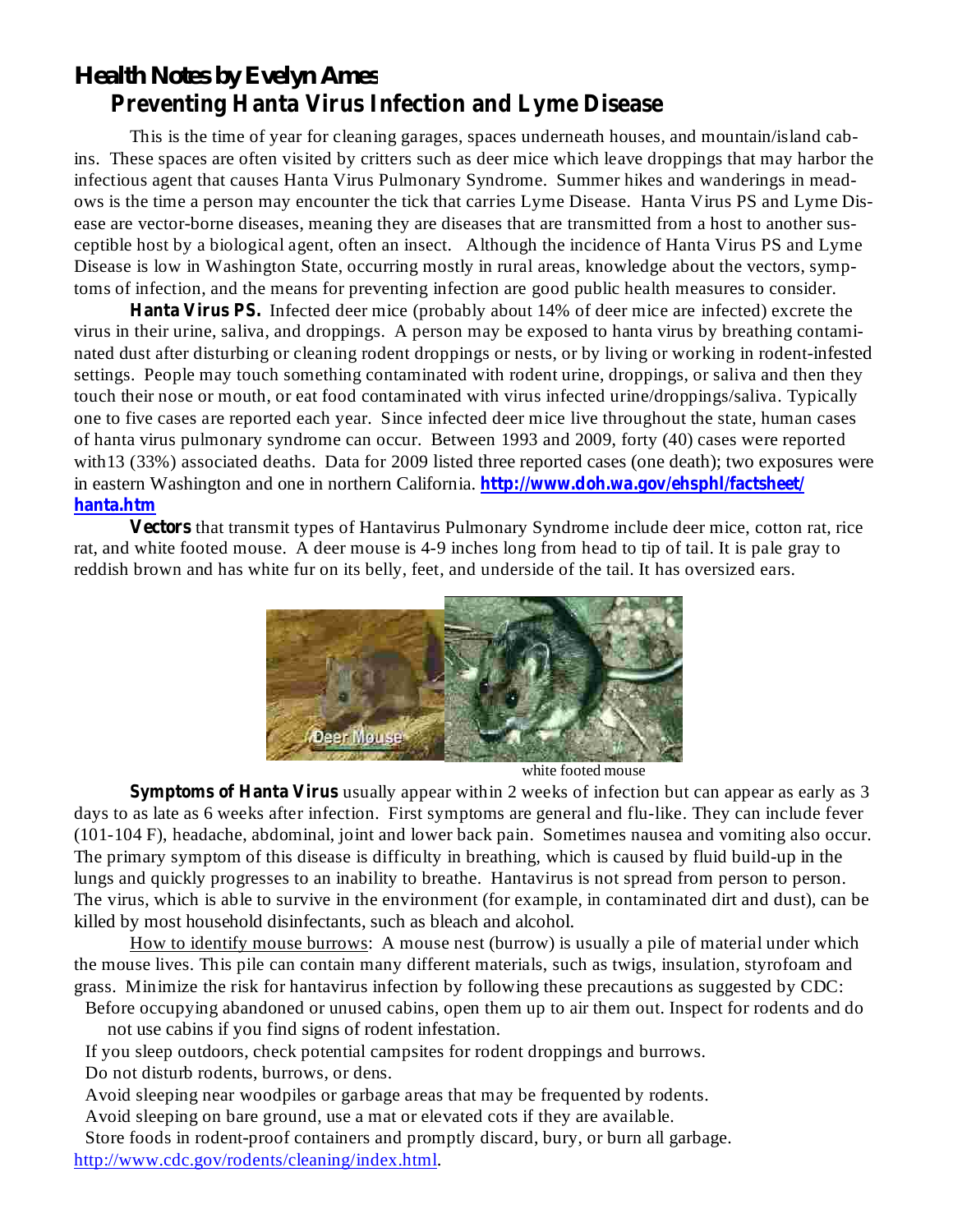In addition, when cleaning a garage/basement/cabin and you see mouse droppings, avoid sweeping with a broom (this creates dust). Use bleach and water to clean where you see droppings.

Lyme Disease. Only zero to 3 Lyme disease cases per year are reported in Washington. Lyme disease is caused by the *Borrelia burgdorferi* bacterium, which can be transmitted through the bite of a western black-legged tick, *Ixodes pacificus*. Western black-legged ticks pick up the bacteria after feeding on infected rodents. These ticks live in forested or brushy areas of western Washington. Ticks most commonly infected with the bacterium usually feed and mate on deer during part of their life cycle. (http:// www.doh.wa.gov/ehp/ts/zoo/watickdiseases.htm)



Deer mouse with ticks on ear



Arthritic knee due to Lyme Disease disease

**Common Symptoms** of Lyme Disease occur within 3 to 30 days following a deer tick bite: these include rash (erythema migrans), fever, chills, headache, muscle and joint aches, and fatigue. Other symptoms may include facial paralysis (Bell's palsy), meningitis, and brief episodes of joint pain and swelling. Late infection may include arthritis (intermittent or chronic); less common is mental confusion or encephalitis (inflammation of brain tissue).

Rash (erythema migrans



**Cabins and Rodents When a staying in summer cabins or vacation homes, especially in eastern Wash**ington, make sure rodents, and their ticks, aren't spending the night with you. Practice rodent control by not attracting rodents, sealing them out of living areas, trapping rodents, and properly cleaning up rodentcontaminated areas. What can you do about ticks? When hiking in potential tick areas, wear clothing that covers bare arms and legs. If detected on skin, pull out gently with tweezers, taking care not to squeeze the tick's body and apply antiseptic to the bite. Prompt removal can prevent disease. Note: immature ticks are about size of a poppy seed.

| <b>Disease</b>        | <b>Causative Agent</b> | <b>Vector</b>         | <b>Method of Infection</b> |
|-----------------------|------------------------|-----------------------|----------------------------|
| <b>Hanta-virus PS</b> | Hanta virus            | deer mice, cotton rat | mainly air                 |
| Cholera               | <b>Bacterium</b>       | house fly             | foods                      |
| Malaria               | Protozoan              | Anopheles mosquito    | <b>B</b> ite               |
| Lyme D.               | Spirochete             | deer tick             | <b>B</b> ite               |
| Typhoid               | Salmonella             | house fly             | food & water               |

#### **Summation Chart of PEST- BORNE DISEASES**

**Have a Healthy, Happy, Safe and Fun-Thrilled Summer**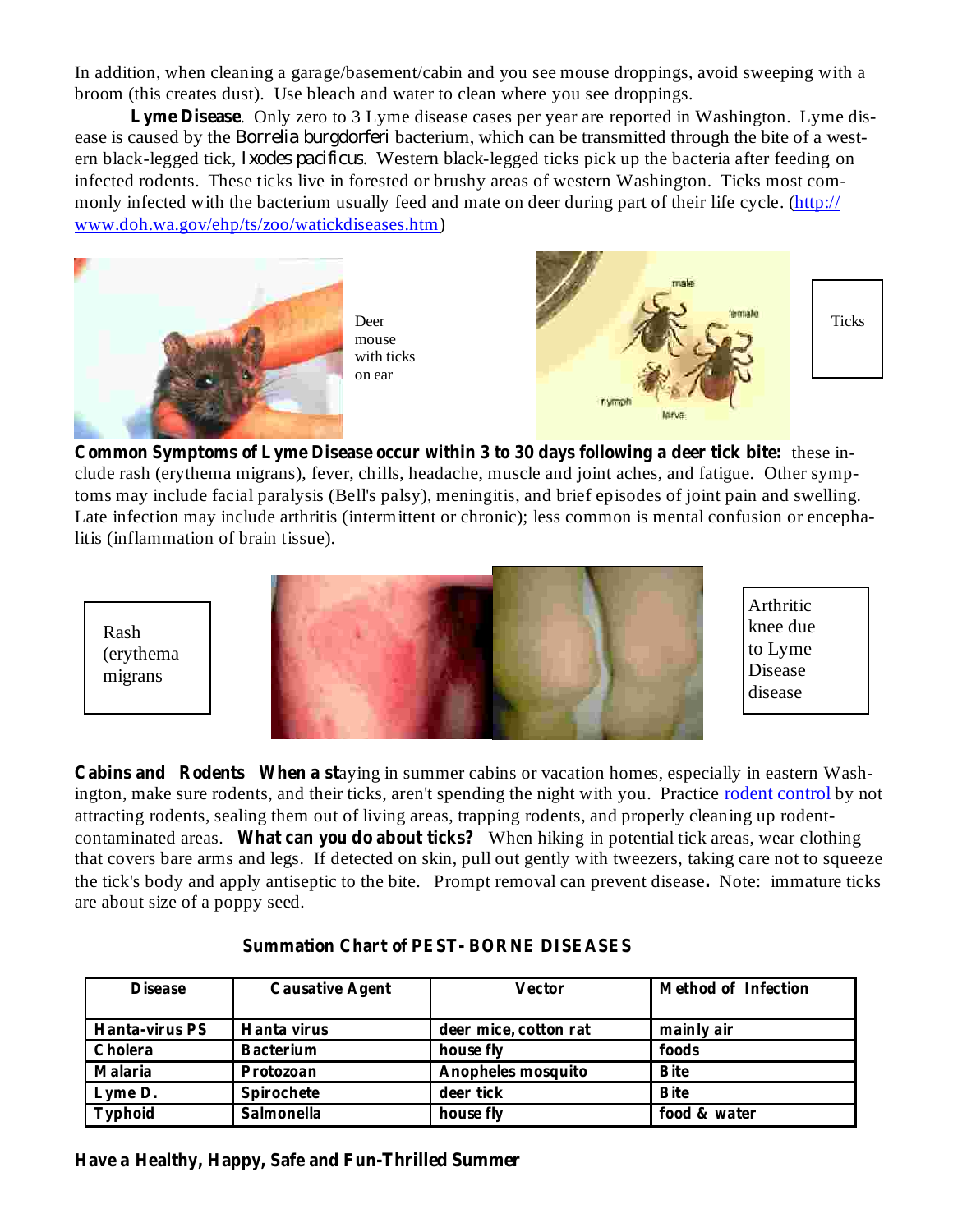#### **INTEREST GROUPS**

WWURA'S interest groups are open to anyone If you would like to become part of a group call the contact person. If you have an idea for another interest group, call Barb Evans, 650-9724. June's interest group meetings are listed below:

#### **BOOK GROUP** - Donna Rochon, 647-2301

**June** - Tocqueville's Discovery of America by Leo Damrosch **July** - The Lemon Tree: An Arab, a Jew and the Heart of the Middle East by Sandy Tolan August - Half Broke Horses by Jeannette Walls Meet at Evelyn Mason's, 914 17th St. 2:30,

#### **OPERA GROUP** - Evelyn Ames, 734-3184

The Metropolitan Opera's Live in HD broadcast is shown at the Lincoln Theatre in Mount Vernon. Here are some summer encores for Met HD. Nearby theaters that are showing six MET HD encores include Lincoln Theater in Mount Vernon and the Regal Thornton Place Stadium – Northgate ()301 N.E.103<sup>rd</sup> St According to George Gerhold, the sound and seating are fantastic at this theater. Starting time for all is 6:30 pm. The operas and showing dates with date of original broadcast: Don Pasquale (2010) on June 22; Simon Boccanegra (2010) on June 29; La Fille du Regiment (2008) on July 13; Tosca (2008) on July 20; and Don Carlo (2010) on July 27. New performances will start in the fall.

#### **BRIDGE GROUP** - Barb Evans, 650-9724

The bridge group will resume in September. Call if you would like to be included.

**BIKING** - The group rides on Thursday mornings.

Call Howard Evans, 650-9724 if you would like to have your name added to the list.

**DOWNHILL SKIING** - Charlie Way, 734-0649

Call Charlie if you are interested.

**INFORMAL DINING** - We will resumes meeting in September Call Barb Evans, 650-9724 if you would like to be added to the list..

**WRITING GROUP** - will meet from 2-4 pm on Thursday, June 23 at Iris Jones'

home, 2602 Likely Court, 733-0954 . July through September, the group will meet once a month from 2-4 pm beginning on Thursday, July 21, Evelyn Wright's home, 676-0227.

# **Travel News**

### **Holiday Markets along the Rhine - December 2 - 14, 2011**

It is not too late--there is still one category E cabin left (the best value), so treat yourself to some early Holiday fun! Come along with us and enjoy the beautiful cities and towns along the Rhine from Amsterdam to Basel, then continue by coach to Lucerne and Zurich. Beautiful sights, holiday markets, great included shore excursions, wonderful onboard entertainment, delicious food and complimentary wine are all part of this great trip. All-inclusive 7-night river cruise from \$1979 per person. Land portion \$920 pp. Airfare approximately \$1100. Port charges \$133. Shipboard credit \$150 pp.. Deposit of \$400 to reserve; final payment not due until Sept 1, 2011. Contact Kathy Whitmer, 734-7211 or Joyce D. Wilson, 733- 4703.

WWURA's Travel Committee is looking for new members. If you are interested in travel and would be willing to share your ideas and possibly plan a trip, we would like you to join us. Please call Barb Evans, 650-9724.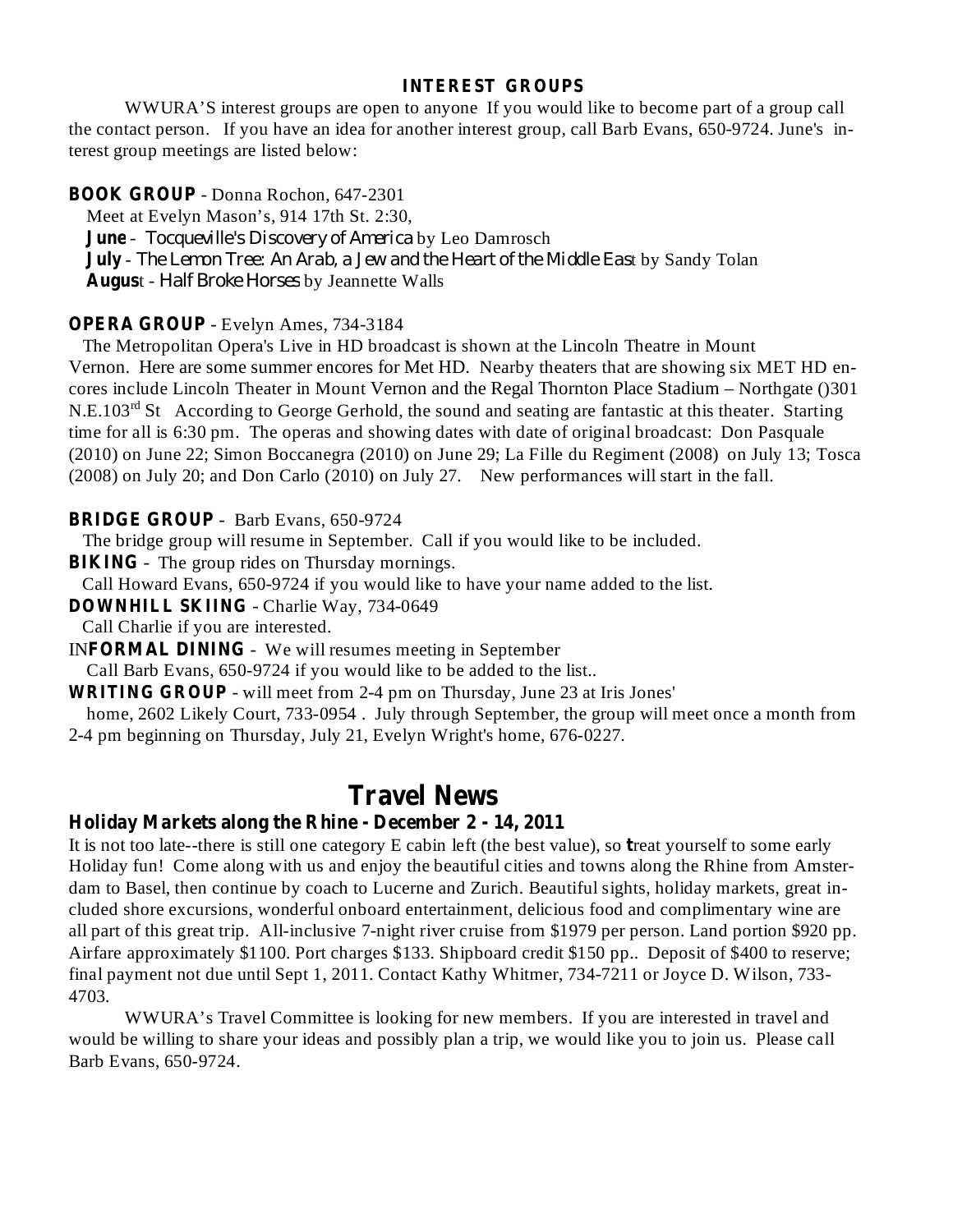# 2011-12 WWURA Membership Renewal Form

To join WWURA or renew your membership by mail, send your information to Pauline Palmer, WWURA Membership Chair, 2510 48<sup>th</sup> St., Bellingham, WA 98229?3430. Checks should be made payable to WWURA. *You may also pay in person at the July 13 annual picnic.*

Otherwise, 2011-12 membership cards will be mailed to you at the address you indicate below. **Membership cards for renewals received prior to the July 13 picnic will be available at the picnic.**

#### ). **Note: Regular memberships are for a household ¾ - i.e. one retiree plus spouse/partner (if noted**

| Benefactor                                                               | $$100.00$ plus                                     |                      |
|--------------------------------------------------------------------------|----------------------------------------------------|----------------------|
| <b>Contributing Membership</b>                                           | \$50.00                                            |                      |
| <b>Sustaining Membership</b>                                             | \$25.00                                            |                      |
| Regular Membership                                                       | \$15.00                                            |                      |
| Pre?Retirement Membership                                                | \$15.00                                            |                      |
| <b>Surviving Spouse/Partner</b>                                          | \$6.00                                             |                      |
| Limited Income                                                           | $\mathbb{S}$<br>6.00                               |                      |
| New WWU Retiree                                                          | $\mathcal{S}$<br>5.00                              |                      |
| Included is \$ _________, my contribution to the WWURA scholarship fund. |                                                    |                      |
| Amount enclosed____________                                              |                                                    |                      |
|                                                                          |                                                    |                      |
|                                                                          |                                                    |                      |
|                                                                          | Please provide information for the WWURA Directory |                      |
|                                                                          |                                                    |                      |
|                                                                          |                                                    |                      |
|                                                                          |                                                    |                      |
|                                                                          |                                                    |                      |
|                                                                          |                                                    |                      |
|                                                                          |                                                    |                      |
|                                                                          |                                                    | Department or office |
|                                                                          |                                                    |                      |